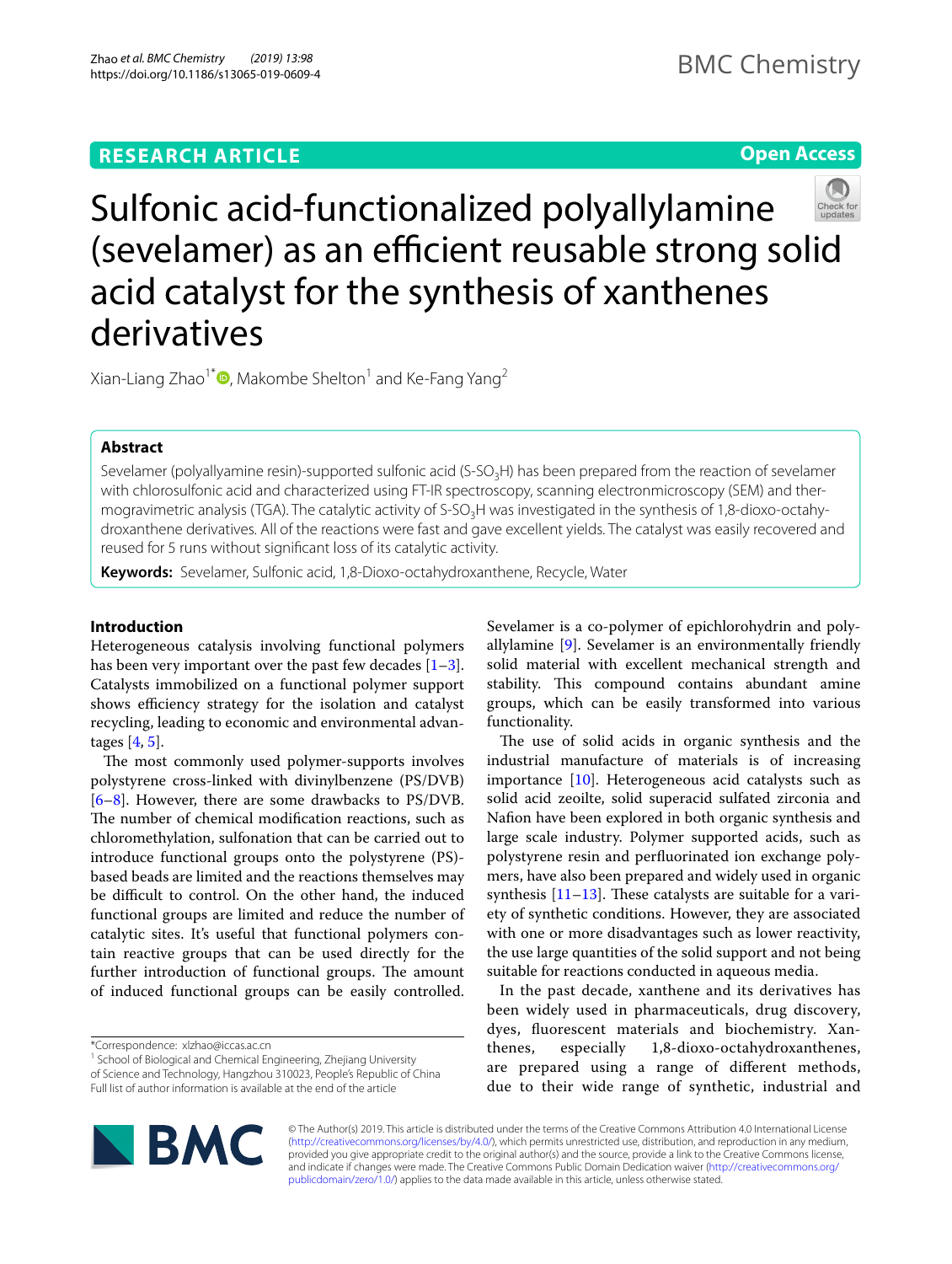pharmacological applications [[14–](#page-6-8)[18\]](#page-6-9). Various catalysts have been used for the preparation of these xanthenes. A wide range of catalysts such as MCM-41-SO<sub>3</sub>H [[19\]](#page-6-10), SbCl<sub>3</sub>/SiO<sub>2</sub> [[20](#page-6-11)], *p*-dodecylbenzene sulfonic acid [[21\]](#page-6-12), triethylbenzylammonium chloride [[22\]](#page-6-13), β-cyclodextrin SO3H [[23\]](#page-6-14), Amberlyst-15 [\[24](#page-6-15)], diammonium hydrogen phosphate  $[25]$  $[25]$  and nano-TiO<sub>2</sub>  $[26]$  $[26]$  have been used for the preparation of 1,8-dioxo-octahydroxanthenes. On the other hand, there have been several reports describing the use of  $SO<sub>3</sub>H$  immobilized on polymers towards the synthesis of 1,8-dioxo-octahydroxanthenes. However, many of these methods sufer from disadvantages such as low yields, long reaction times, the use of harmful volatile organic solvents and tedious work-ups.

Recently, we have focused our attention on the use of polymeric catalysts as recyclable catalysts in organic synthesis in environmentally sustainable chemistry [[27](#page-6-18)]. Functional polymers used as the solid support are very important for the definition of efficient synthetic procedures especially when safer reaction media, ecofriendly alternatives to organic solvents or solvent-free conditions (SolFC) are used.

# **Experimental**

# **Instruments**

TGA was carried out on a Mettler-Toledo 851E instrument. <sup>1</sup> H NMR spectra were recorded on a 400 MHz spectrometer (Varian, Palo Alto, USA) in DMSO solution. Chemical shift values are given in parts per million. IR spectra were recorded on a Perkin Elmer (model: spectrum BX) FT-IR Spectrometer using KBr pellets.

#### **Preparation of polyallylamine hydrochloride**

Allylamine (15.0 g) was slowly added to concentrated HCl (26.8 g) maintaining the temperature below 10  $°C$ . Nitrogen gas was introduced into the fask after 30 min and the solution was heated at 50 °C. Afterwards, 2,2′-diamidinyl-2,2′-azo-propane dihydrochloride  $(1.0 \text{ g})$  was added to the solution. The reaction mixture was stirred at 50 °C for 24 h. A second portion of 2,2′-diamidinyl-2,2′-azo-propane dihydrochloride (1.0 g) was then added to the solution. The reaction mixture was maintained for another 24 h at 50 °C. The pale yellow, transparent and viscous solution obtained in this process was added into a large amount of methanol and a white polymer precipitate was subsequently produced. This precipitate was filtered and extracted with methanol using a Soxhlet extractor for 10 h. After being dried at 50 °C, polyallylamine hydrochloride was obtained  $(15.6 \text{ g})$ .

## **Typical procedure for the preparation of support s**

Polyallylamine hydrochloride (5.0 g) was dissolved in water (75.0 mL) to obtain a clear solution at 30 °C. The solution was further cooled to 10 °C. Then, NaOH (1.38 g) was added to the solution at 10 °C and stirred for 30 min. Then, 40 mL of toluene and SPAN-85  $(0.2 g)$ were added to the mixture at 10 °C. The reaction mixture was maintained for another 30 min at 10  $^{\circ}$ C. The temperature was then increased to 55 °C and maintained at this temperature for 15 min. Afterwards, epichlorohydrin (0.45 g) was added to the reaction mixture at 55 °C and maintained at this temperature for 3 h. The reaction mixture was cooled to room temperature. Sevelamer hydrochloride was then fltered, washed with water and dried in vacuo. The compound was then soaked in NaOH solution (10.0 g, 10% w/v) at room temperature for 24 h. The product was filtered and washed with hot water until it became pH neutral. Finally, the product was dried at 60  $\degree$ C for 12 h under vacuum. **S** (3.22 g, 94%) was obtained as a pale-yellow solid.

## **Preparation of S‑SO3H**

A suspension of sevelamer (4.0 g) and  $Na<sub>2</sub>CO<sub>3</sub>$  (7.35 g) in dry  $CH_2Cl_2$  (20 mL) was added to a suction flask. Then, chlorosulfonic acid (3.0 mL, 30 mmol) was added dropwise over a period of 15 min at room temperature while the mixture was stirred slowly at room temperature. After the addition was complete, the mixture was stirred for 12 h. Then, the  $CH_2Cl_2$  was removed by filtration under reduced pressure and the solid powder dissolved in water  $(200.0 \text{ mL})$ . The mixture was filtered again. The solid powder was washed with water, then soaked in  $H_2SO_4$  solution (10.0 g, 10% v/v) at room temperature for 24 h. The product was filtered and washed with water until it became pH neutral. Finally, the product was dried at 70 °C for 12 h under vacuum. A yellow solid of polyallylamine-supported sulfonic acid was obtained (6.1 g).

# **Results and discussion**

# **Preparation of S‑SO3H**

The synthetic strategy used to prepare  $S-SO<sub>3</sub>H$  is shown in Scheme [1.](#page-2-0) At frst, sevelamer was synthesized according to our previous work. Then, sevelamer was used to support  $SO_3H$ .

### **Catalyst characterization**

# *Scanning electron microscopy*

Scanning electron micrographs which shows the preparation of sevelamer support are reported in Fig. [1.](#page-2-1) Resin sevelamer (Fig. [1](#page-2-1)a) shows a fne and uniform surface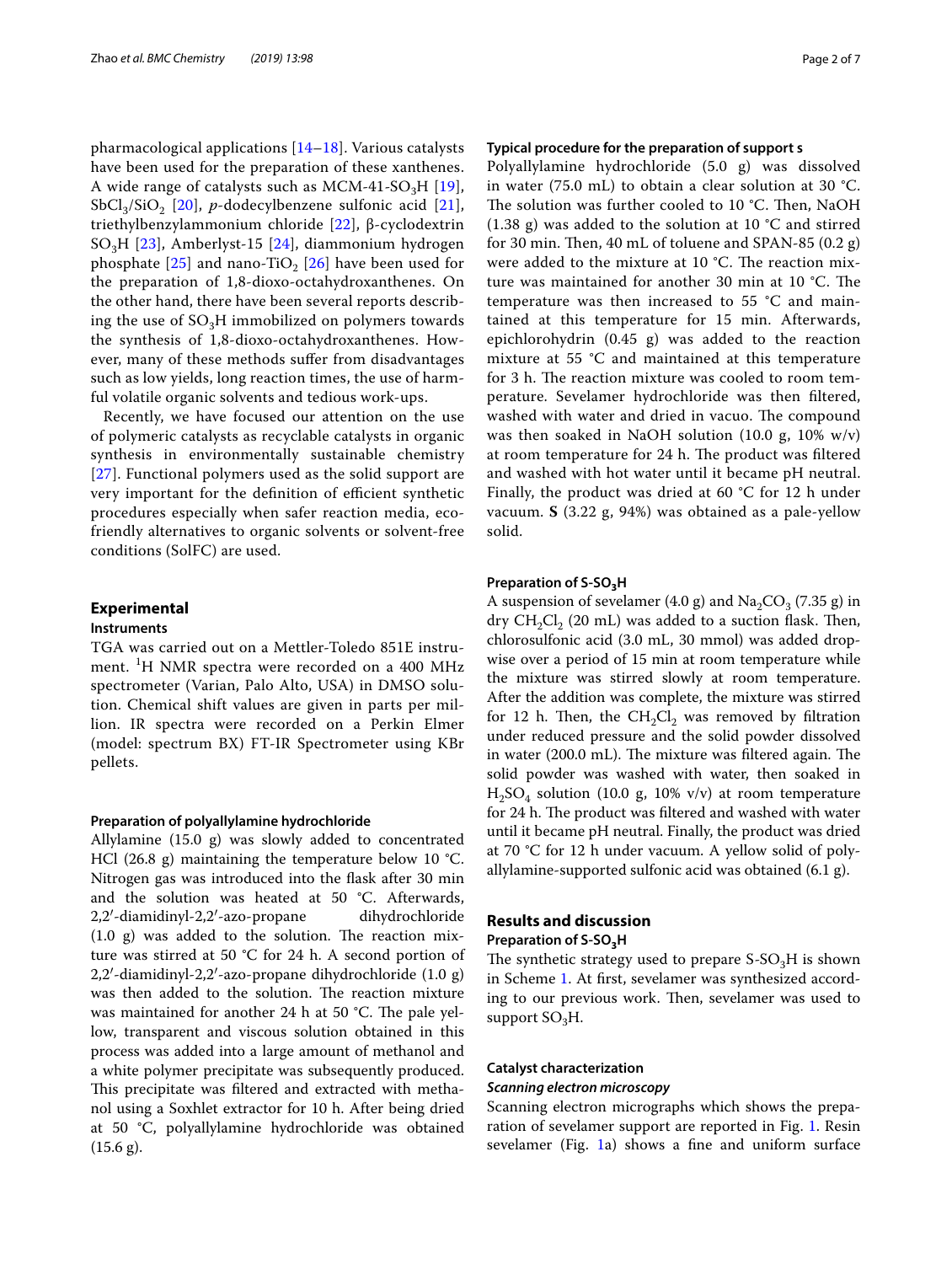

<span id="page-2-0"></span>

<span id="page-2-1"></span>texture as compared to (Fig. [1b](#page-2-1)). Resin  $S-SO<sub>3</sub>H$  (Fig. [1](#page-2-1)b) show rough contamination with fragments on its surface.

# *FT‑IR spectroscopy*

The FT-IR spectra of sevelamer and  $S-SO<sub>3</sub>H$  are shown in Fig. [2](#page-3-0). The absorbance bands ranging between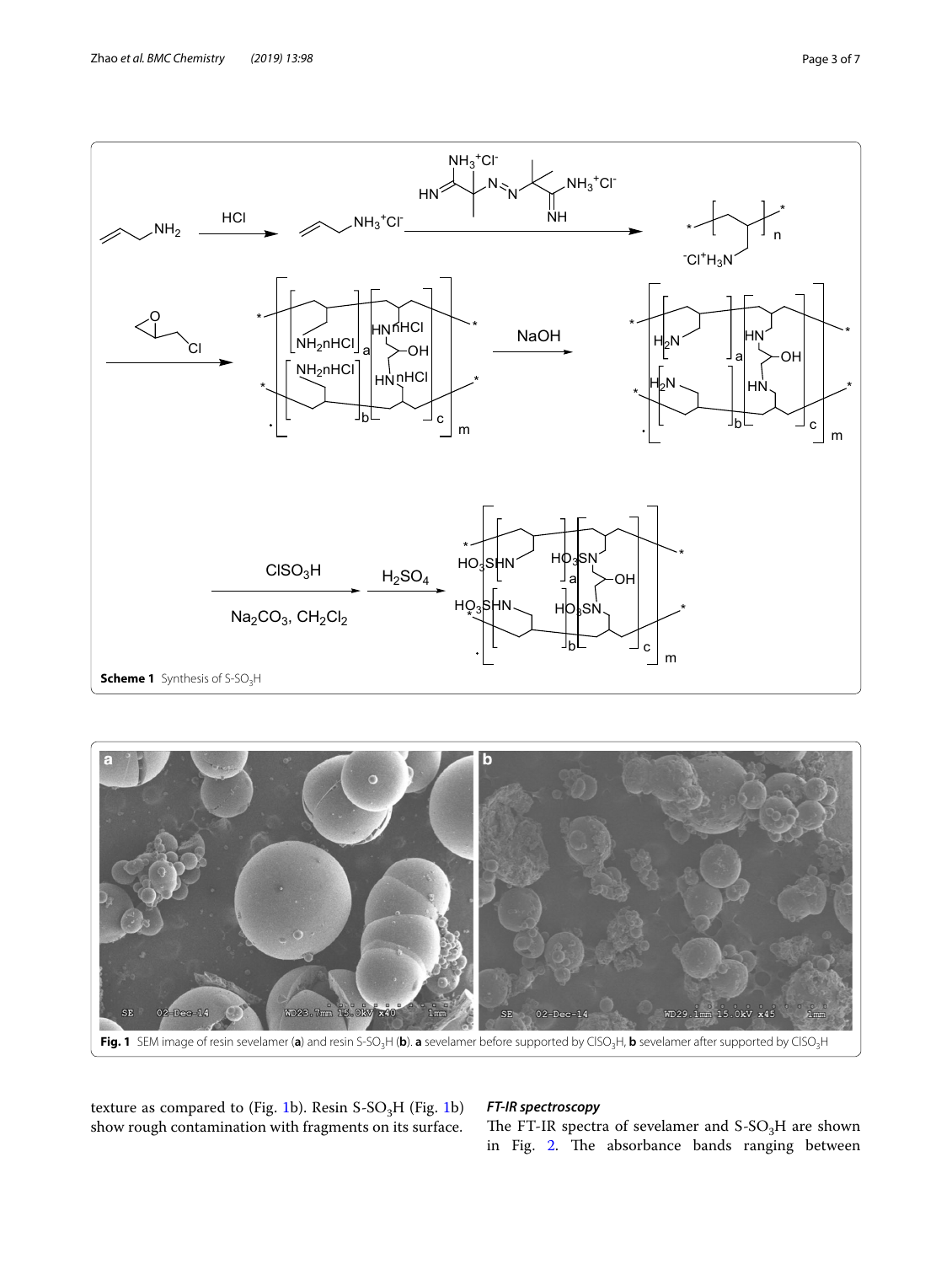

<span id="page-3-0"></span>3200–3500  $\text{cm}^{-1}$  were shows acid adsorption (Fig. [2a](#page-3-0)) and amine (Fig. [2](#page-3-0)b). Strong peak at  $1144$   $\rm cm^{-1}$  represents the S–N stretching (the weak band observed at the same frequency in the sevelamer spectrum) was notable. In Fig. [2a](#page-3-0), the absorption range at 1176–1284 and 1006– 1088 cm−<sup>1</sup> shows the possibility of O–S–O asymmetric and symmetric stretching modes, respectively and the S\O stretching mode lies at  $675-852$  cm<sup>-1</sup> showing the presence of the sulfonic acid functional group, which was consistent with the reported IR spectra for  $SO_3H$ .

### *Thermogravimetric analysis*

The thermogravimetric analysis (TGA) of  $S-SO<sub>3</sub>H$  in comparison with sevelamer is shown in Fig. [3](#page-3-1). Weight loss of (5 wt%) below 100 °C for sevelamer is displayed by the TGA curves in (Fig. [3a](#page-3-1)), which corresponds to the loss of physically adsorbed water. The ash content was only 1.6%. In the TGA curve for  $S-SO<sub>3</sub>H$  (Fig. [3b](#page-3-1)), three regions corresponding to diferent mass lose ranges exist. The first mass loss region was below 150  $^{\circ}$ C and was attributed to the loss of trapped water from the catalyst. A mass loss of approximately 10 wt% occurred between 100 and 200 °C, which was related to the slow mass loss of  $SO<sub>3</sub>H$  groups. Finally, a mass loss of approximately 50



<span id="page-3-1"></span>wt% occurred between 240 and 300 °C, which was related to the sudden mass loss of the resin. The ash content was up to 20%. This result shows the  $S-SO<sub>3</sub>H$  easily turns into carbon or sulfate slats under the acidic atmosphere and high temperature. Also, from the TGA results, it was found that sevelamer has a greater thermal stability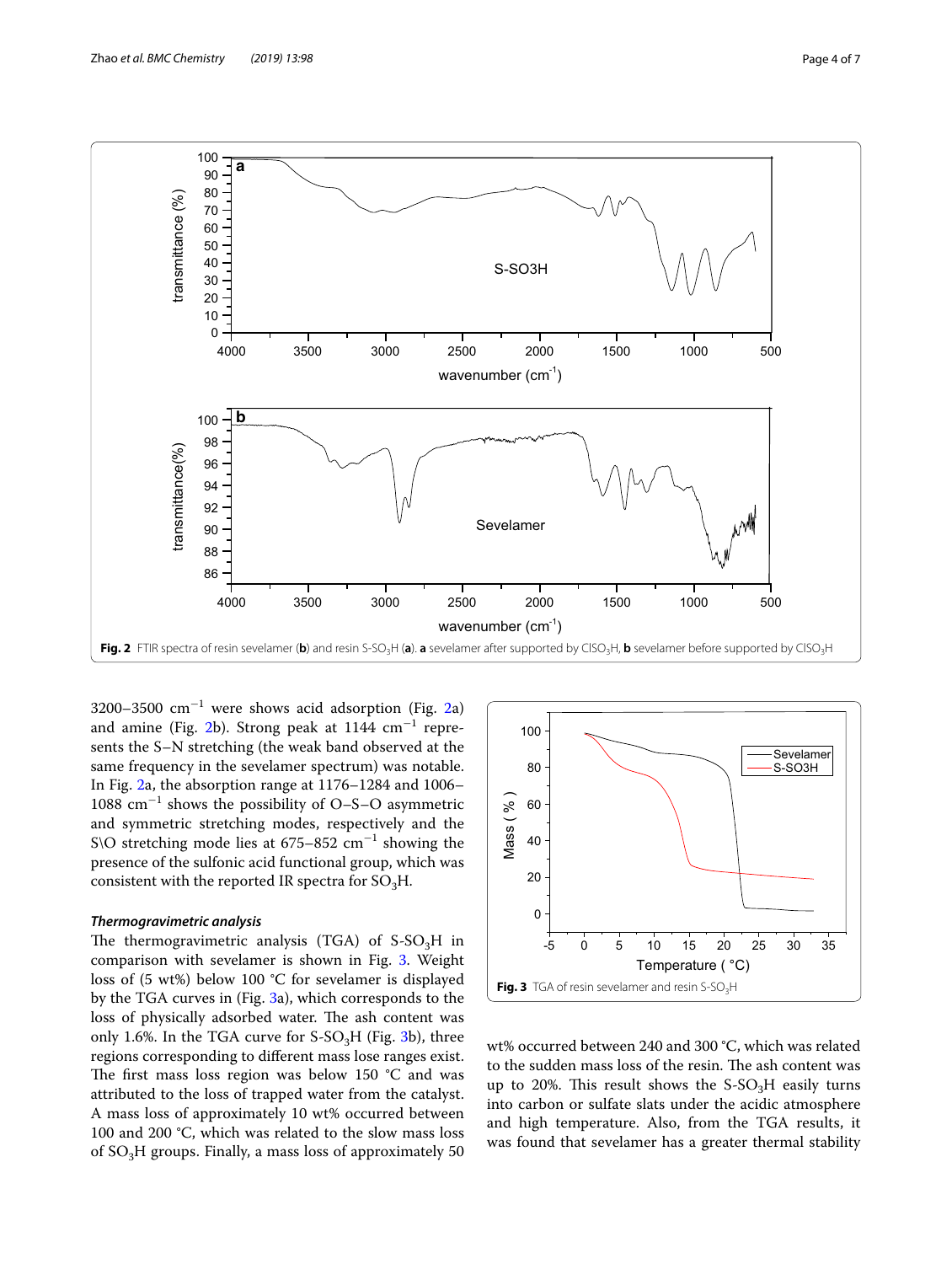than S-SO<sub>3</sub>H. However, S-SO<sub>3</sub>H can still be safely used in organic reactions at temperatures in the range of 0–120 °C.

## **BET surface area analysis**

The surface area of the catalysts is an important factor influencing the catalytic activity. The surface area of polymer resin and catalyst was determined using the nitrogen gas adsorption method. BET surface area of sevelamer  $(2.668 \text{ m}^2 \text{ g}^{-1})$  is almost same as the surface area of S-SO<sub>3</sub>H (3.010 m<sup>2</sup> g<sup>-1</sup>).

# Application of S-SO<sub>3</sub>H as an efficient catalyst in organic **reactions**

The studies demonstrated for the use inexpensive and environmentally friendly S-supported sulfonic acid  $(S-SO<sub>3</sub>H)$  as a heterogeneous solid acid catalyst shows very satisfactory results. In the present work,  $S-SO<sub>3</sub>H$ was easily prepared and used as a highly efficient, heterogeneous, reusable and inexpensive solid acid catalyst for synthesis of 1,8-dioxo-octahydroxanthene derivatives.

The 1,8-dioxo-octahydroxanthenes are an important structural unit in many natural compounds with biological and pharmaceutical activities. Water is considered to be an environmentally benign solvent. Therefore, the reaction of benzylaldehyde and 1,3-cyclohexanedione was selected as a model reaction to screen the experimental conditions in aqueous media. Reaction progress was monitored by thin-layer chromatography. To examine the temperature efects, the model reaction was carried out with catalyst loadings of  $0.010$  g  $S-SO<sub>3</sub>H$  in aqueous media. The reaction proceeded smoothly at room temperature, but the product was obtained in 73% in 120 min (Table [1,](#page-4-0) entry 1). With an increase in temperature, the reaction time was significantly decreased. This reaction was completed in 30 min at 90 °C (Table [1,](#page-4-0) entry 4). To justify the efficiency of the  $S-SO<sub>3</sub>H$ , the model reaction was carried out in the presence of diferent amounts of  $S-SO<sub>3</sub>H$  in aqueous media. It was found that the product **3a** was formed in high yields with catalyst loadings of 0.0100 g (Table [1,](#page-4-0) entry 8). A higher amount of catalyst did not accelerate the reaction time or promote the reaction yield (Table [1](#page-4-0), entry 9). A lower yield of product **3a** was obtained with a lower amount of catalyst and in a reaction time of 8 h (Table [1,](#page-4-0) entry 5).

After optimizing the conditions, the scope of the method was successfully studied using a variety of aldehydes in water. Both electron-rich and electron-defcient aromatic aldehydes worked well, giving high yields of the desired products. Electron-defcient aldehydes needed shorter reaction times and gave somewhat higher yields than their electron-rich counterparts (Table [2](#page-5-2),

### <span id="page-4-0"></span>**Table 1 Temperature and catalyst amount for the synthesis of 1,8-dioxo-octahydroxanthene**



| Entry          | T (°C) | Amount of catalyst (g) | Time (min) | Yield $(\%)^a$ |
|----------------|--------|------------------------|------------|----------------|
|                | 25     | 0.0100                 | 120        | 73             |
| $\overline{2}$ | 50     | 0.0100                 | 120        | 82             |
| 3              | 70     | 0.0100                 | 90         | 91             |
| $\overline{4}$ | 90     | 0.0100                 | 30         | 94             |
| 5              | 90     |                        | 12h        | 31             |
| 6              | 90     | 0.0010                 | 8 h        | 84             |
| 7              | 90     | 0.0050                 | 60         | 90             |
| 8              | 90     | 0.0100                 | 30         | 94             |
| 9              | 90     | 0.0150                 | 30         | 95             |

Reaction conditions: **1a** (1.0 mmol), **2a** (2.0 mmol), S-SO<sub>3</sub>H (10 mg), water (1.0 mL), 90 °C

a Isolated yield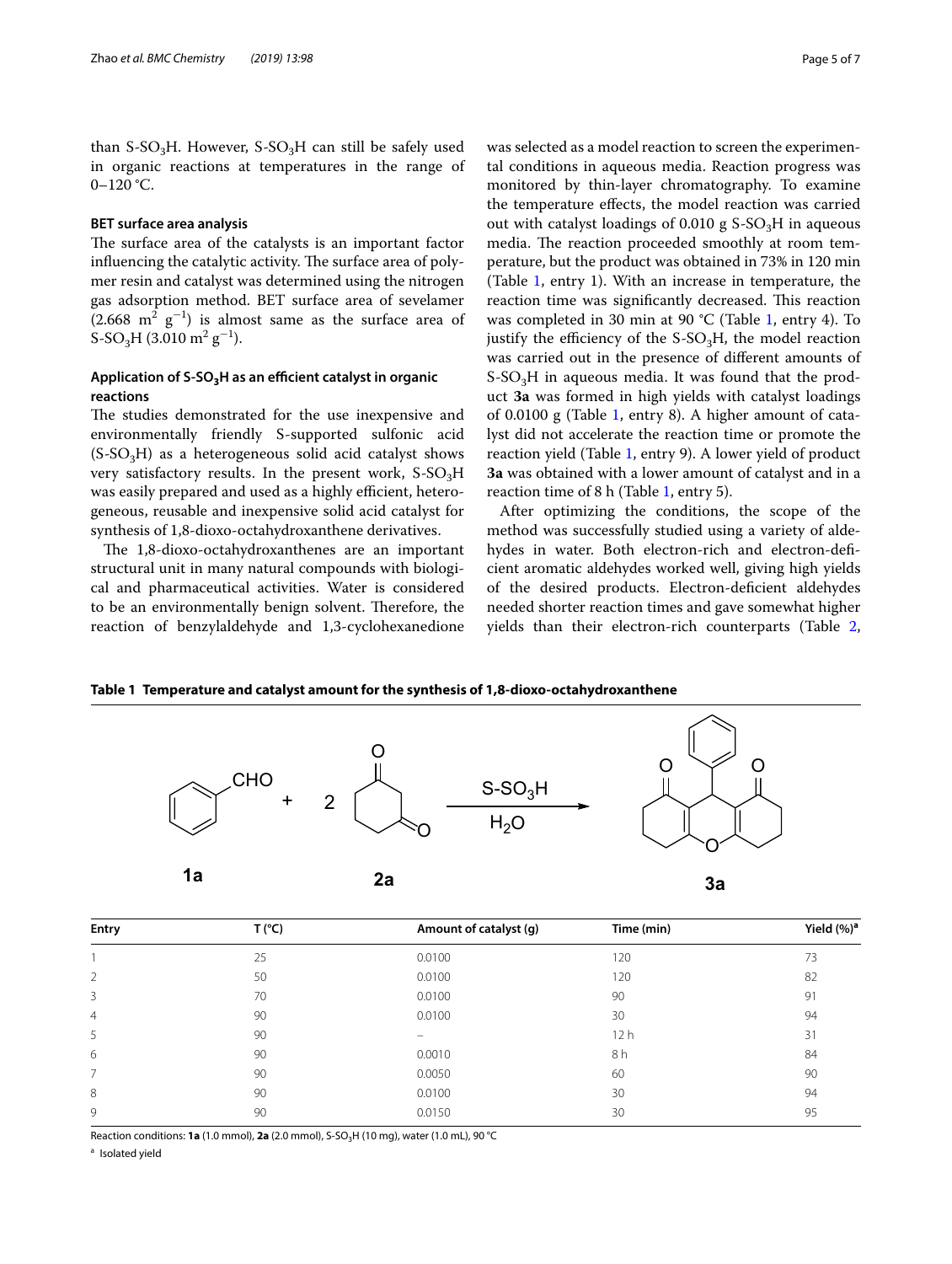#### <span id="page-5-2"></span>**Table 2 Substrate scope of reaction between various aromatic aldehydes and cyclohexanedione**

| R(Ar)CHO + |    | or             | R(Ar)Q | R(Ar)Q<br>or |
|------------|----|----------------|--------|--------------|
| $1a-g$     | 2a | 2 <sub>b</sub> | $3a-g$ | 4a-g         |

| Entry          | $R(Ar)$ -               | Time (min) | Product | Yield (%) <sup>a</sup> | mp (°C)     |
|----------------|-------------------------|------------|---------|------------------------|-------------|
|                | Ph                      | 30         | 3a      | 94                     | $213 - 215$ |
| $\overline{2}$ | $4$ -CH <sub>3</sub> Ph | 45         | 3b      | 91                     | 244-246     |
| 3              | 4-CH <sub>3</sub> OPh   | 45         | 3c      | 92                     | 190-191     |
| 4              | 4-CIPh                  | 30         | 3d      | 93                     | 289-291     |
| 5              | 2-CIPh                  | 30         | 3e      | 91                     | 250-252     |
| 6              | 4-FPh                   | 30         | 3f      | 93                     | $277 - 278$ |
| $\overline{7}$ | 4-NO <sub>2</sub> Ph    | 30         | 3g      | 90                     | 234-236     |
| 8              | Ph                      | 50         | 4a      | 90                     | $202 - 204$ |
| 9              | $4$ -CH <sub>3</sub> Ph | 50         | 4b      | 89                     | $215 - 217$ |
| 10             | 4-CIPh                  | 45         | 4c      | 91                     | 230-232     |
| 11             | 4-FPh                   | 45         | 4d      | 90                     | $223 - 225$ |
| 12             | 2,4-diClPh              | 45         | 4e      | 88                     | 219-221     |

Reaction conditions: **1** (1.0 mmol), **2** (2.0 mmol), S-SO<sub>3</sub>H (10 mg), water (1.0 mL), 90 °C

<sup>a</sup> Isolated yield

entries 1–6). In almost all cases, the reactions proceeded smoothly within 30-50 min.

Five consecutive syntheses of 1,8-dioxo-octahydroxanthene was done to demonstrate the easy recyclability using the recovered  $S-SO<sub>3</sub>H$  catalyst. Once product **3a** was filtered from the reaction mixture, the S-SO<sub>3</sub>H catalyst was used directly in another cycle without drying. The catalyst showed no appreciable loss in activity. All reactions were completed in 30 min and the desired product was obtained in 91–94% yield.

### **Conclusion**

Sevelamer (polyallyamine resin)-supported sulfonic acid  $(S-SO<sub>3</sub>H)$  was used as an efficient heterogeneous catalyst for the synthesis of 1,8-dioxo-octahydroxanthene derivatives in summary. This catalyst could be easily separated from the reaction mixture and directly reused after a simple extraction step. The catalyst was recycled for seven consecutive cycles without any obvious loss in its catalytic activity. As a good heterogeneous solid acid,  $S-SO<sub>3</sub>H$  is stable in air, easy to prepare and can be recovered easily. The scope and synthetic applications of the  $S-SO<sub>3</sub>H$  catalyst are currently under investigation in our laboratory.

#### **Acknowledgements**

We gratefully acknowledge fnancial support by the National Natural Science Foundation of China (Nos. 21302168, 51203037).

#### **Authors' contributions**

ZXL, YKF conceived and designed the experiments; ZXL and MS performed the experiments; YKF analyzed the data; ZXL wrote the paper. All authors read and approved the fnal manuscript.

#### **Funding**

This study was financially supported by the National Natural Science Foundation of China (Nos. 21302168, 51203037).

#### **Availability of data and materials**

All data are fully available without restriction.

#### **Competing interests**

The authors declare that they have no competing interests.

#### **Author details**

<sup>1</sup> School of Biological and Chemical Engineering, Zhejiang University of Science and Technology, Hangzhou 310023, People's Republic of China.<sup>2</sup> Key Laboratory of Organosilicon Chemistry and Material Technology of Ministry of Education, Hangzhou Normal University, Hangzhou 310012, China.

#### Received: 17 November 2018 Accepted: 2 July 2019 Published online: 26 July 2019

#### **References**

- <span id="page-5-0"></span>1. Lu J, Toy PH (2009) Organic polymer supports for synthesis and for reagent and catalyst immobilization. Chem Rev 109:815–838
- 2. Zaheri HM, Javanshir S, Hemmati B, Dolatkhah Z, Fardpour M (2018) Magnetic core–shell Carrageenan moss/Fe<sub>3</sub>O<sub>4</sub>: a polysaccharide-based metallic nanoparticles for synthesis of pyrimidinone derivatives via Biginelli reaction. Chem Cent J 12:108–118
- <span id="page-5-1"></span>3. Aravind A, George S, Kumar S (2012) Remarkable influence of microwave heating on Morita-baylis-Hillman reaction in PEG-200. Chem Cent J 6:30–35